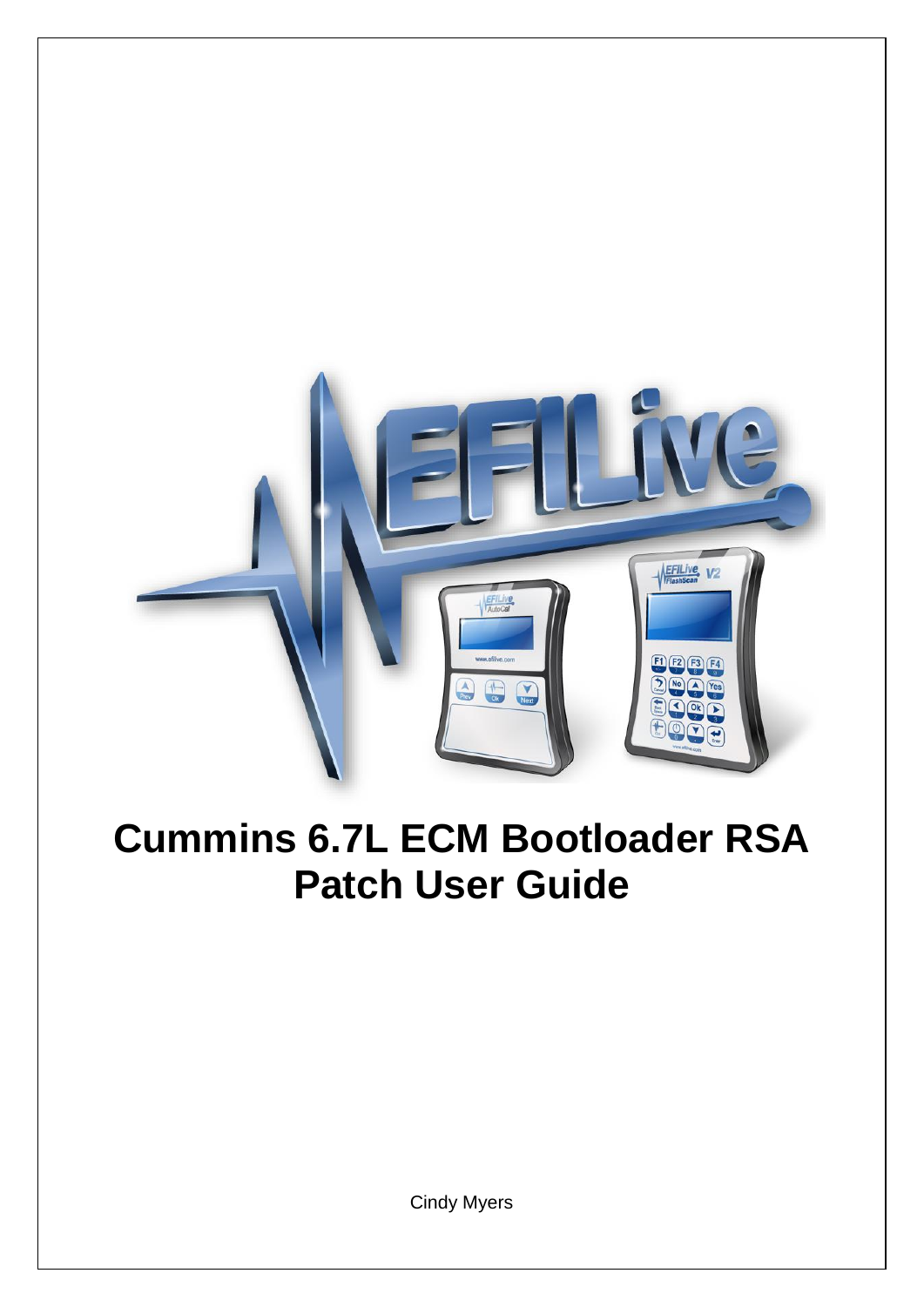# **Cummins 6.7L ECM Bootloader RSA Patch User Guide**

© 1998 [EFILive Limited](http://www.efilive.com/) All rights reserved

> First published 21 August 2014

Revised 31 July 2018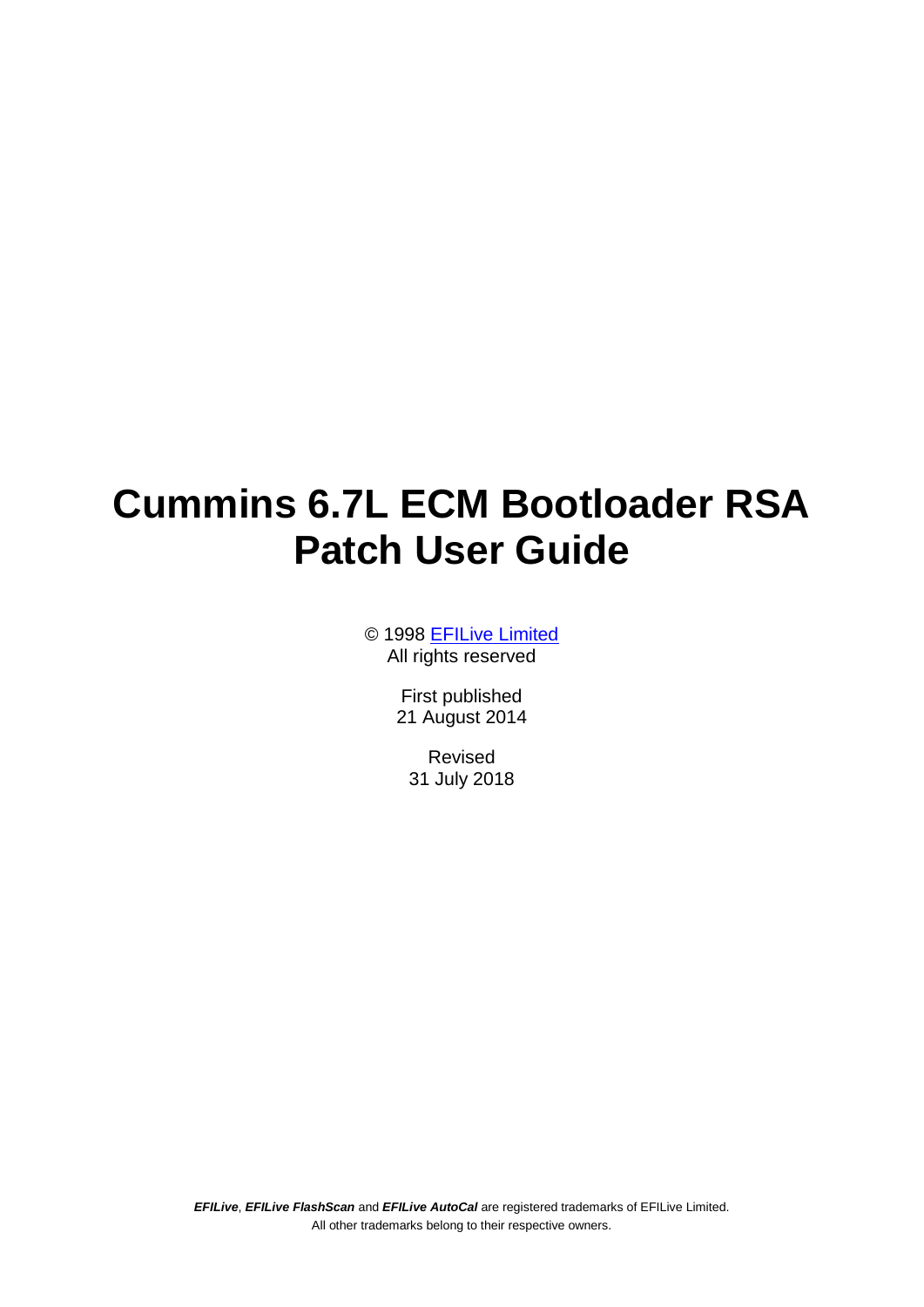## **Contents**









| <u> 15. marca - Ammunician American American (h. 15</u> |  |
|---------------------------------------------------------|--|
|                                                         |  |
|                                                         |  |
|                                                         |  |
|                                                         |  |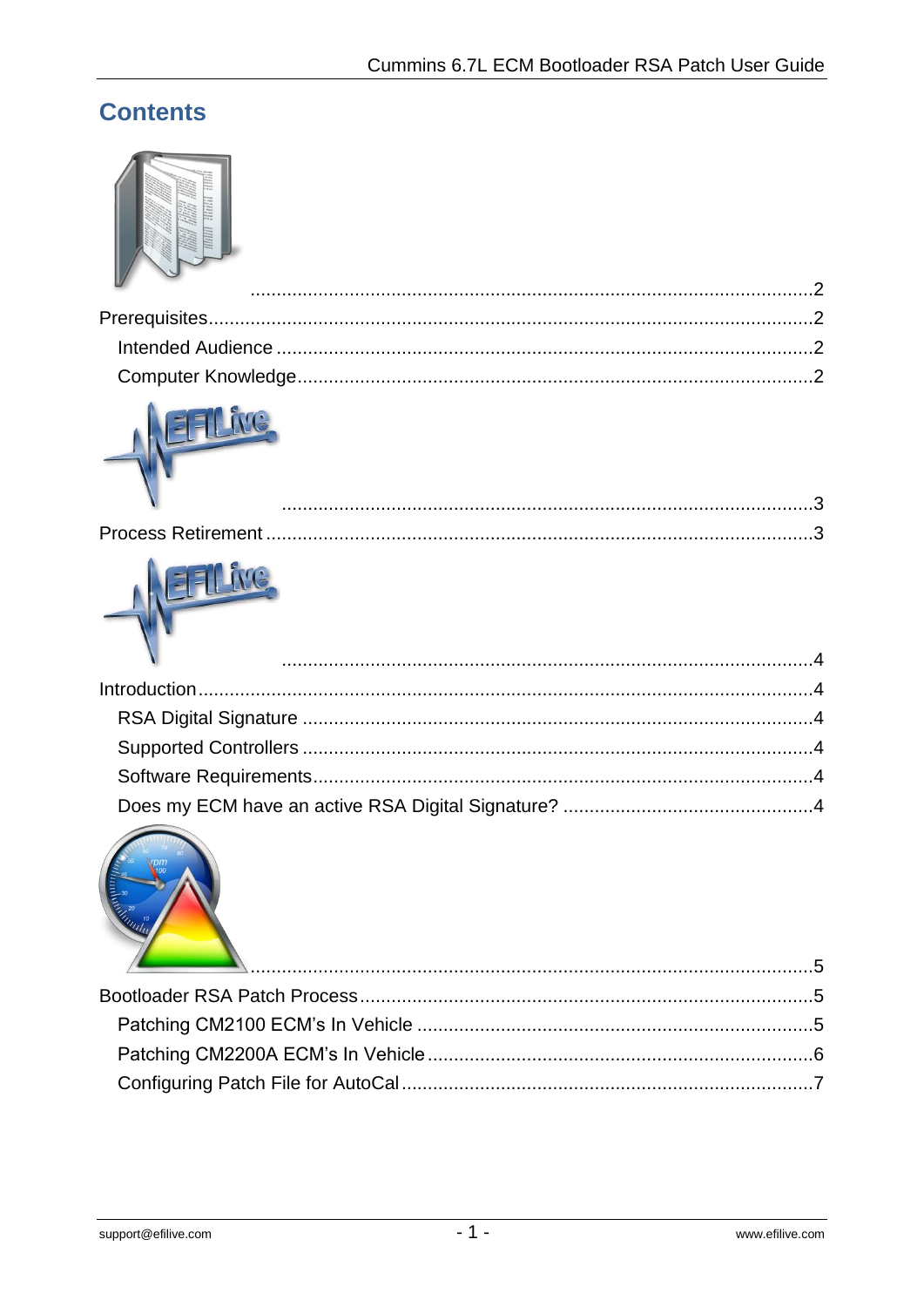<span id="page-3-0"></span>

## <span id="page-3-1"></span>**Prerequisites**

#### <span id="page-3-2"></span>**Intended Audience**

EFILive Customers using the V8 Scan and Tune Tool software.

#### <span id="page-3-3"></span>**Computer Knowledge**

It is expected that readers have a basic understanding of:

- The Windows operating system;
- Starting and using Windows applications;
- Navigating folders using Windows Explorer.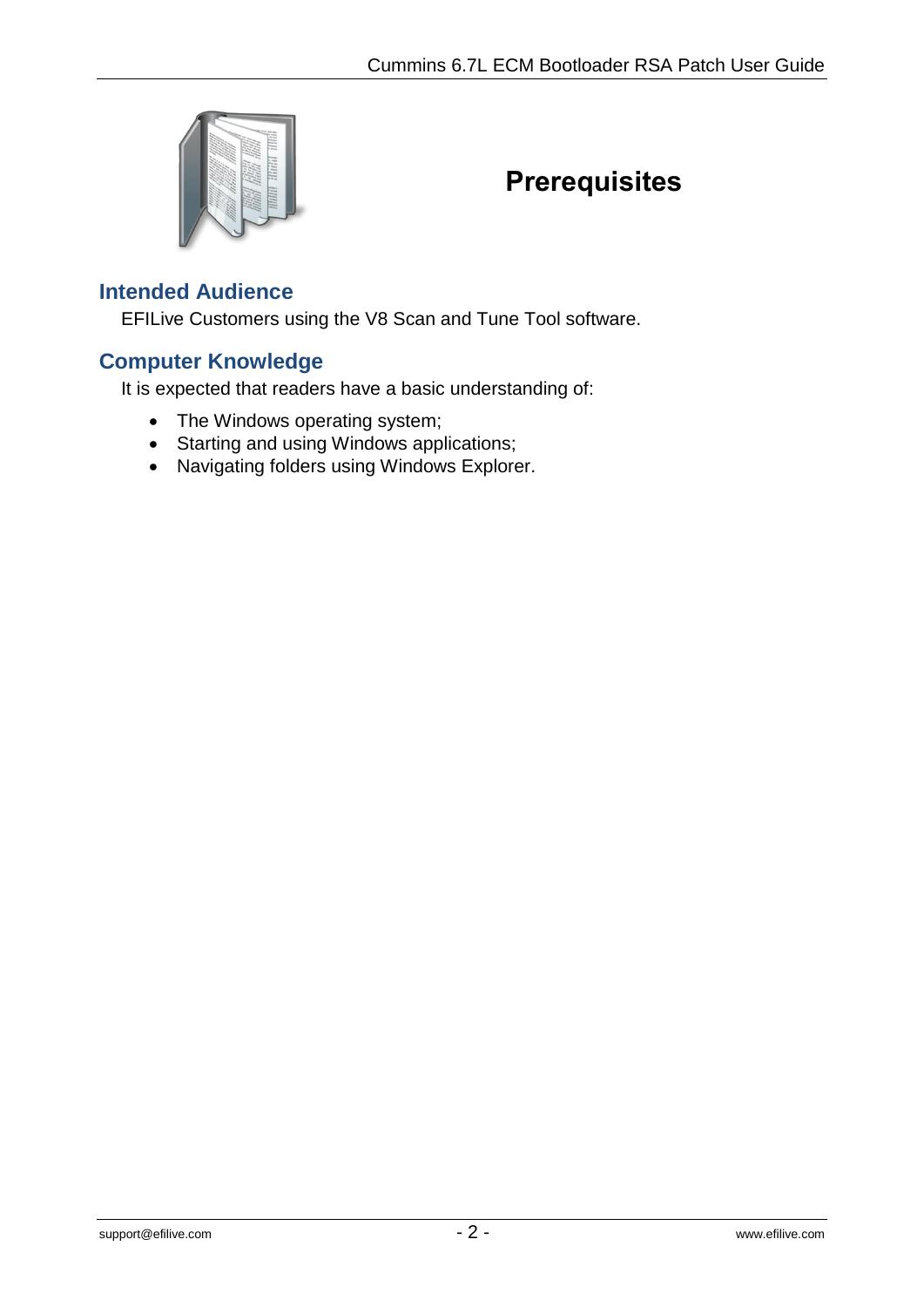<span id="page-4-0"></span>

## <span id="page-4-1"></span>**Process Retirement**

In June 2018, EFILive implemented a method that no longer requires third party methods of removing the Digital Signature via OEM 3 Plug Connector for CM2350B controllers.

The EFILive ECM flash process manages the removal of the Digital Signature via OBD-II flashing in the following circumstances:

| <b>Controller</b>    | <b>Flash Method</b>                    |
|----------------------|----------------------------------------|
| <b>CM2350B (CME)</b> | In vehicle and bench harness flashing. |
| CM2200 (CMD)         | Bench flashing only.                   |
| CM2100 (CMC)         | Bench flashing only.                   |

NOTE: The ECM must be fully operational and not in boot mode as a result of a failed flash (error \$0340) or forced boot mode. Where the ECM is in boot mode, the unlock process is bypassed and two-step flash process is required to remove the digital signature.

- 1. Recover the ECM by flashing a stock tune to restore the ECM to operational mode.
- 2. Flash the ECM to remove the digital signature.

**In vehicle flashing** for CM2100 and CM2200 controllers still requires the BootRSA Patch file process to remove the digital signature.

All customers should update to the below versions (or later) to avoid using the outdated redundant processes outlined in this document.

- **EFILive V8.2.17 or later.**
- FlashScan V2 / AutoCal Firmware V2.07.134 or later.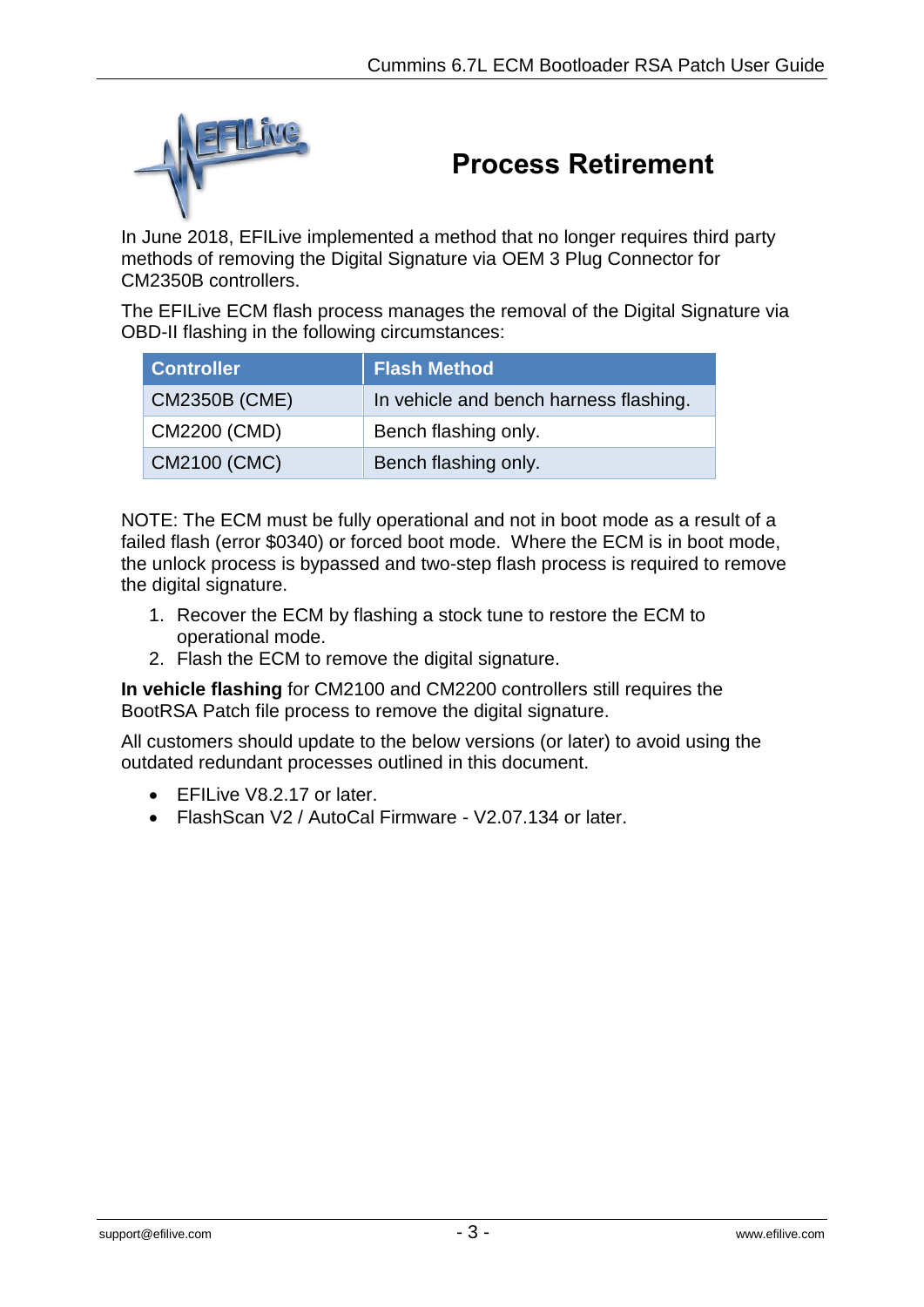<span id="page-5-0"></span>

## <span id="page-5-1"></span>**Introduction**

## <span id="page-5-2"></span>**RSA Digital Signature**

In early 2009 Cummins ECM's were manufactured with higher levels of security consisting of an [RSA Digital Signature](http://en.wikipedia.org/wiki/Digital_signature) on the calibrations. Dealer flashed ECM's may have been updated with this additional security and all service replacement ECM's are manufactured this way. (*Search for Service Bulletin Number: 18-007- 09).*

EFILive has developed a method to turn off the OBD-II Digital Signature validation. This short guide will outline the steps required to allow modified tunes to be programmed in to late model 6.7L ECM's.

#### <span id="page-5-3"></span>**Supported Controllers**

The Cummins BootRSA Patch User Guide is only applicable for the following vehicles:

| <b>Controller</b> | <b>Flash Method</b>       |
|-------------------|---------------------------|
| CM2200 (CMD)      | In vehicle flashing only. |
| CM2100 (CMC)      | In vehicle flashing only. |

The EFILive ECM flash process will manage RSA Digital Signature removal during bench flashing for CM2100 and CM2200, and all flashing for CM2350B.

### <span id="page-5-4"></span>**Software Requirements**

You have to be running the following (or higher) software versions.

- 1. EFILive V8.2.17 or later
- 2. FlashScan V2 / AutoCal Firmware V2.07.134
- 3. EFILive V7.5.21 or later

The latest software versions are available for download from EFILive's website.

#### <span id="page-5-5"></span>**Does my ECM have an active RSA Digital Signature?**

For the CM2200 ECM (*2010-2012*) the answer is yes, ALL ECM's will have this active and must be patched.

For the CM2100 ECM (*2007-2009*) if the ECM has the Bootloader Revision 1000601 then the RSA Digital Signature check is active, any other number and it probably does not have this protection active. If your CM2100A ECM was replaced any time after 2009 then it is likely the anti-tuning protection will be active.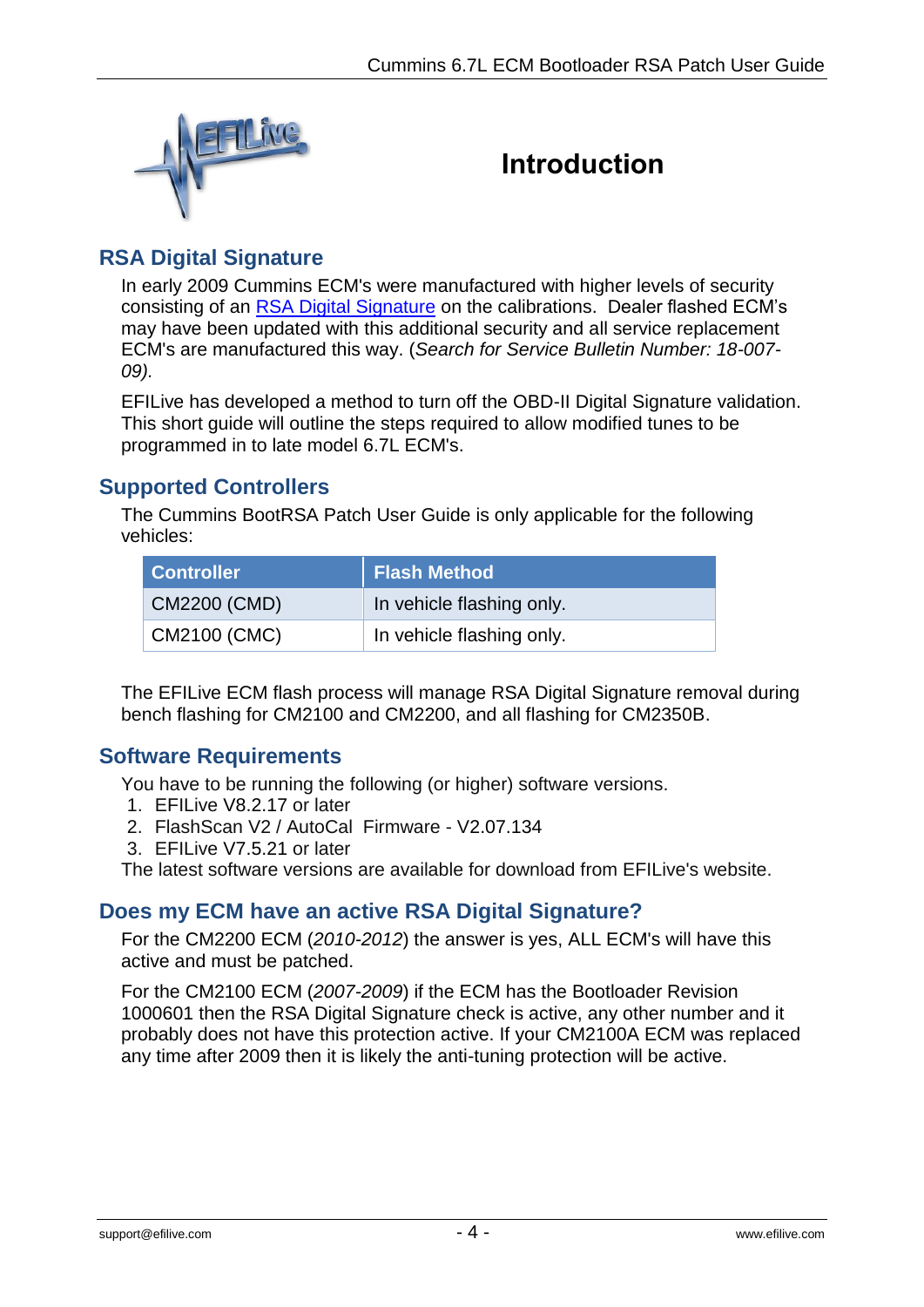<span id="page-6-0"></span>

# <span id="page-6-1"></span>**Bootloader RSA Patch Process**

### <span id="page-6-2"></span>**Patching CM2100 ECM's In Vehicle**

For the CM2100 ECM (*2007-2009*) customers will need to:

- 1. Read the tune from the ECM.
- 2. Confirm it has the 1000601 Bootloader as shown on the previous page.

**NOTE:** If your ECM does not have bootloader version 1000601 then there is no need to continue, your ECM probably has no tuning protection active.

- 3. Save this file as you will need to flash this tune back in once the patch is done.
- 4. Locate the file **'CM2100A\_BootRSA\_Patch\_xxxx.ctz'**. By default this is installed to the directory: **\My Documents\EFILive\V8\Tune\CMC\**. Select the file 'xxxx' (Auto or Manual) to use based on the transmission type the vehicle has.

**This is a generic file it** *must not* **be left in the ECM permanently once flashed.**

- 5. Using the V8 software, Full Flash the tune **'CM2100A\_BootRSA\_Patch\_xxxx.ctz'**.
- 6. Once the flash has completed, turn the ignition off.
- 7. The ECM can now be flashed with either the file you first read from the ECM (essentially your base tune), or a modified version of that base tune.

**Reminder: You should not leave the tune 'CM2100A\_BootRSA\_Patch\_xxxx.ctz' in the ECM as your permanent tune as it may not be suitable for your vehicle.**

**'CM2100A\_BootRSA\_Patch\_xxxx.ctz' is locked to prevent accidental editing.**

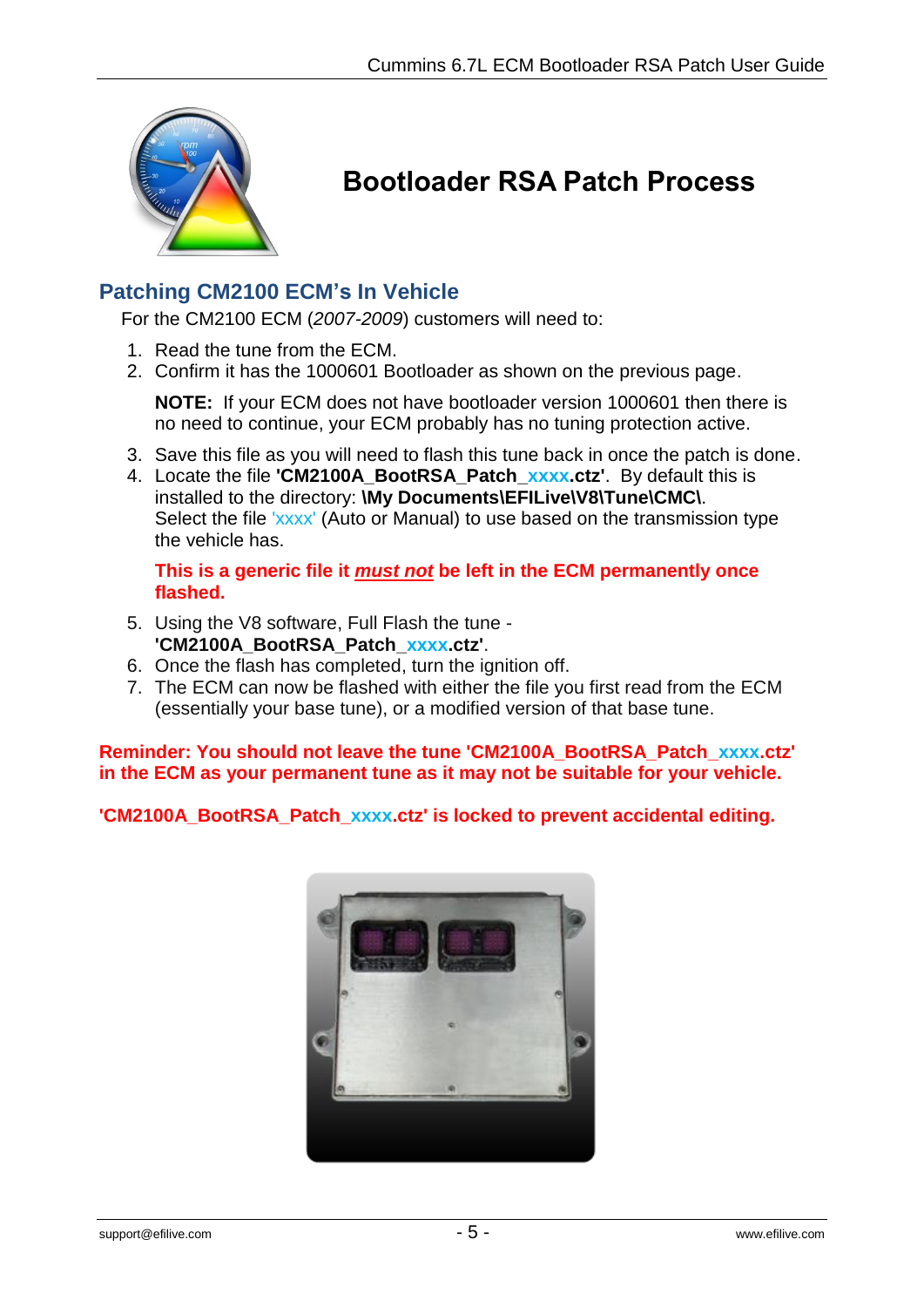#### <span id="page-7-0"></span>**Patching CM2200A ECM's In Vehicle**

For the CM2200 ECM (*2010-2012*) customers will need to:

1. Locate the file **'CM2200A\_BootRSA\_Patch\_ xxxx.ctz'**. By default this is installed to the directory: **\My Documents\EFILive\V8\Tune\CMD\**. Select the file 'xxxx' (Auto or Manual) to use based on the transmission type the vehicle has.

**This is a generic file it** *must not* **be left in the ECM permanently once flashed.**

- 2. Using the V8 software, Full Flash the tune **'CM2200A\_BootRSA\_Patch\_ xxxx.ctz'**.
- 3. Once the flash has completed, turn the ignition off.
- 4. The ECM can now be flashed with either a stock or modified file.

**Reminder: You should not leave the tune 'CM2200A\_BootRSA\_Patch\_ xxxx.ctz' in the ECM as your permanent tune as it may not be suitable for your vehicle.**

**'CM2200A\_BootRSA\_Patch\_ xxxx.ctz' is locked to prevent accidental editing.**

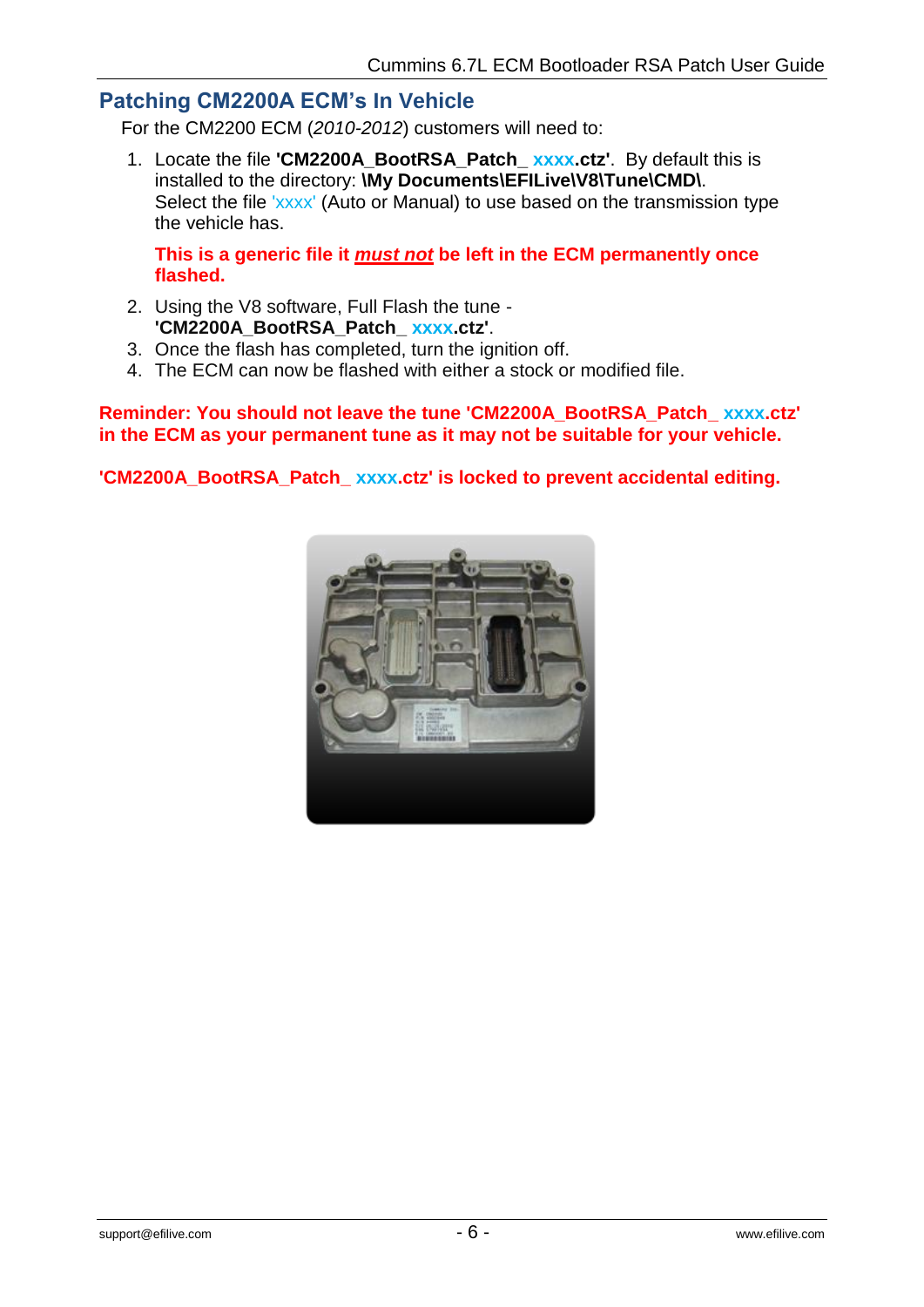#### <span id="page-8-0"></span>**Configuring Patch File for AutoCal**

For AutoCal to be able to flash any tune file, the **Remote License** must be set by the FlashScan V2 that is linked to the AutoCal.

There are two ways to set the remote license, either via Quick Setup, or via the opening the tune file.

The following instructions detail how to set the Remote License when the patch file already contains security settings.

- 1. With your FlashScan V2 connected to your PC, open EFILive V8 Scan and Tune.
- 2. Locate and open the correct **'xxxxxx\_BootRSA\_Patch\_xxxx.ctz'**
- 3. Tick **'I understand the warning.'** check box, and select Continue.

| <b>EFILive Tune</b>                                                          | <b>First</b> |
|------------------------------------------------------------------------------|--------------|
| Warning                                                                      |              |
| Security restrictions are active for this file!                              |              |
| Cannot be modified.                                                          | More Info    |
| Cannot be viewed.                                                            | More Info    |
| Not Restricted to calibration only flashing.                                 | More Info    |
| Restricted to full flashing.                                                 | More Info    |
| Do not autolock controller during flashing.                                  | More Info    |
| Not restricted by device license number.                                     | More Info    |
| Not restricted by device serial number.                                      | More Info    |
| Not restricted by controller serial number.                                  | More Info    |
| Not linked to remote AutoCal device.                                         | More Info    |
| $\triangledown$ I understand the warning.<br>Back<br>Do not show this again. | Continue     |

- 4. From the **[F4: Properties]** window, select the **Security Restrictions** tab.
- 5. Using the Save icon drop down menu, select the **Save for AutoCal** or **Save As for AutoCal option**.

| Security Restrictions Controlled By:<br>Master FlashScan License: 003851252182<br>Can be Viewed and Modified<br>Can be Calibration-Flashed or Full-Flashed<br>Can Only be Calibration-Flashed<br>@ Can Only be Full-Flashed<br>Device and Controller Restrictions:<br>Device License: 0 | C Can Only be Viewed |                                                                                                                         | <b>Clear All Security Restrictions</b><br>@ Cannot be Viewed or Modified<br>Autolock controller during flashing (currently implemented for LS1B, E38, E40, E54, E60 and E92 controllers only) |                                                                                                                        |
|-----------------------------------------------------------------------------------------------------------------------------------------------------------------------------------------------------------------------------------------------------------------------------------------|----------------------|-------------------------------------------------------------------------------------------------------------------------|-----------------------------------------------------------------------------------------------------------------------------------------------------------------------------------------------|------------------------------------------------------------------------------------------------------------------------|
|                                                                                                                                                                                                                                                                                         |                      |                                                                                                                         |                                                                                                                                                                                               |                                                                                                                        |
|                                                                                                                                                                                                                                                                                         |                      |                                                                                                                         |                                                                                                                                                                                               |                                                                                                                        |
|                                                                                                                                                                                                                                                                                         |                      |                                                                                                                         |                                                                                                                                                                                               |                                                                                                                        |
|                                                                                                                                                                                                                                                                                         |                      |                                                                                                                         |                                                                                                                                                                                               |                                                                                                                        |
|                                                                                                                                                                                                                                                                                         |                      |                                                                                                                         |                                                                                                                                                                                               |                                                                                                                        |
|                                                                                                                                                                                                                                                                                         |                      |                                                                                                                         |                                                                                                                                                                                               |                                                                                                                        |
|                                                                                                                                                                                                                                                                                         |                      |                                                                                                                         |                                                                                                                                                                                               |                                                                                                                        |
|                                                                                                                                                                                                                                                                                         |                      |                                                                                                                         |                                                                                                                                                                                               |                                                                                                                        |
|                                                                                                                                                                                                                                                                                         | $\leq$               |                                                                                                                         | Only FlashScan/AutoCal devices with this license number can flash this file.                                                                                                                  |                                                                                                                        |
| Device Serial: 0                                                                                                                                                                                                                                                                        | $\,<$                |                                                                                                                         | Only FlashScan/AutoCal devices with this serial number can flash this file.                                                                                                                   |                                                                                                                        |
| Controller Serial: 0                                                                                                                                                                                                                                                                    | $<\cdot$             |                                                                                                                         |                                                                                                                                                                                               |                                                                                                                        |
|                                                                                                                                                                                                                                                                                         |                      |                                                                                                                         |                                                                                                                                                                                               |                                                                                                                        |
| н                                                                                                                                                                                                                                                                                       |                      |                                                                                                                         |                                                                                                                                                                                               |                                                                                                                        |
|                                                                                                                                                                                                                                                                                         | Remote License: 0    | Clear<br>Save<br>Save As<br>Save As (Read Only)<br>Save (Calibration Only)<br>Save, For AutoCal<br>Save As, For AutoCal | $Ctrl + S$<br>$Alt + S$<br>Shift+Ctrl+S<br>Shift+Alt+S                                                                                                                                        | Only controllers with this serial number can be flashed with this file.<br>Use "Save (for AutoCal)" to set this value. |